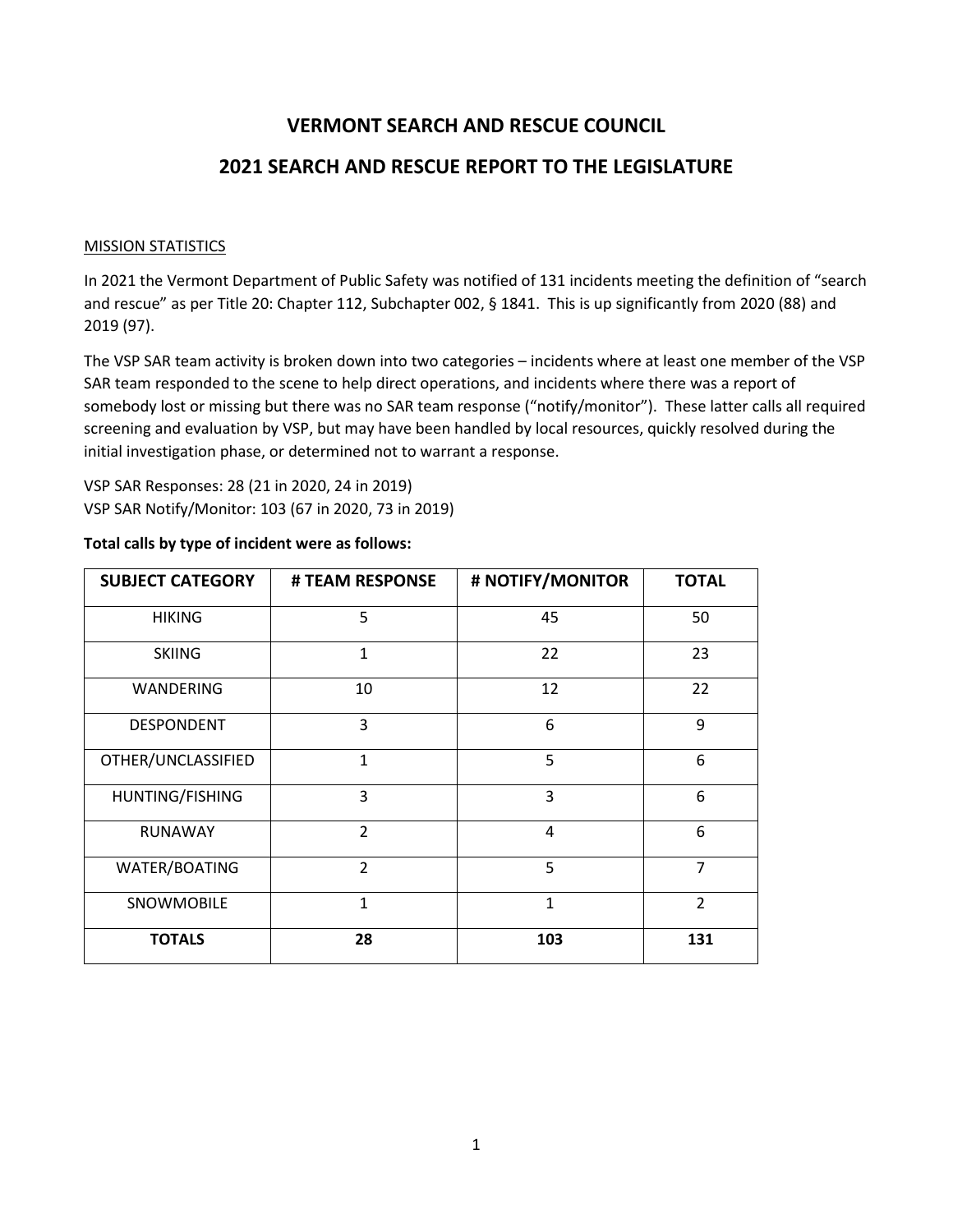### OUTREACH & EDUCATION

Outreach and education continues to be a focus of the SAR Coordinator's time, however some activities had to be scaled back this year due to COVID19 restrictions on in-person gatherings.

Last year's development of the online Basic Search and Rescue (BASAR) class was followed up with creating the next level of Search Management training. This will be a combination of online learning and remote group live sessions. The first class is being offered in January of 2022 and the Council approved the use of this course in lieu of the NASAR Managing the Inland Search Function course that had previously been required for VSP SAR members.

### LAW ENFORCEMENT TRAINING

Introduction to search and rescue training is required of all newly certified law enforcement officers in Vermont. The SAR coordinator continues to present this class on a regular basis.

### SAR DATABASE

Due to the discontinuation of the use of the statewide 'DisasterLan' software, the database is now being maintained manually by the SAR coordinator and is kept current and distributed to the appropriate VSP SAR team leaders for their use when requesting qualified resources and making notifications as required by statute. The council also acted this year to require that EMS organizations have a minimum training requirement of the Vermont Basic Search and Rescue class (or equivalent) in order to be included in the SAR database. To date only one EMS organization has declined to undertake this training and has requested to be removed from the database

### VERMONT STATE POLICE SEARCH AND RESCUE TEAM

Lt. Anthony French remains as the commander of the VSP SAR team.

4 team members left in 2021 and 3 new members were added. An anticipated 4 vacancies are scheduled to be filled in January 2022.

Training in 2021 continued to focus on practicing and improving core skills such as land navigation, search techniques, rescue and first aid, and use of snowmobiles and UTVs. The statewide joint SAR training in September was held at the Camp Ethan Allen Training Site and had over 100 registered participants from all over Vermont with a variety of training opportunities.

### SAR COUNCIL

The SAR Council membership remained unchanged in 2021, however due to the sunsetting of the 2017 reauthorization of the Council it technically expired on 7/1/21. The Council is working with the Dept. of Public Safety to explore different options to continue operating, either through statutory re-authorization or perhaps by executive order. Until that process is completed the Council plans to continue to meet quarterly unless directed otherwise.